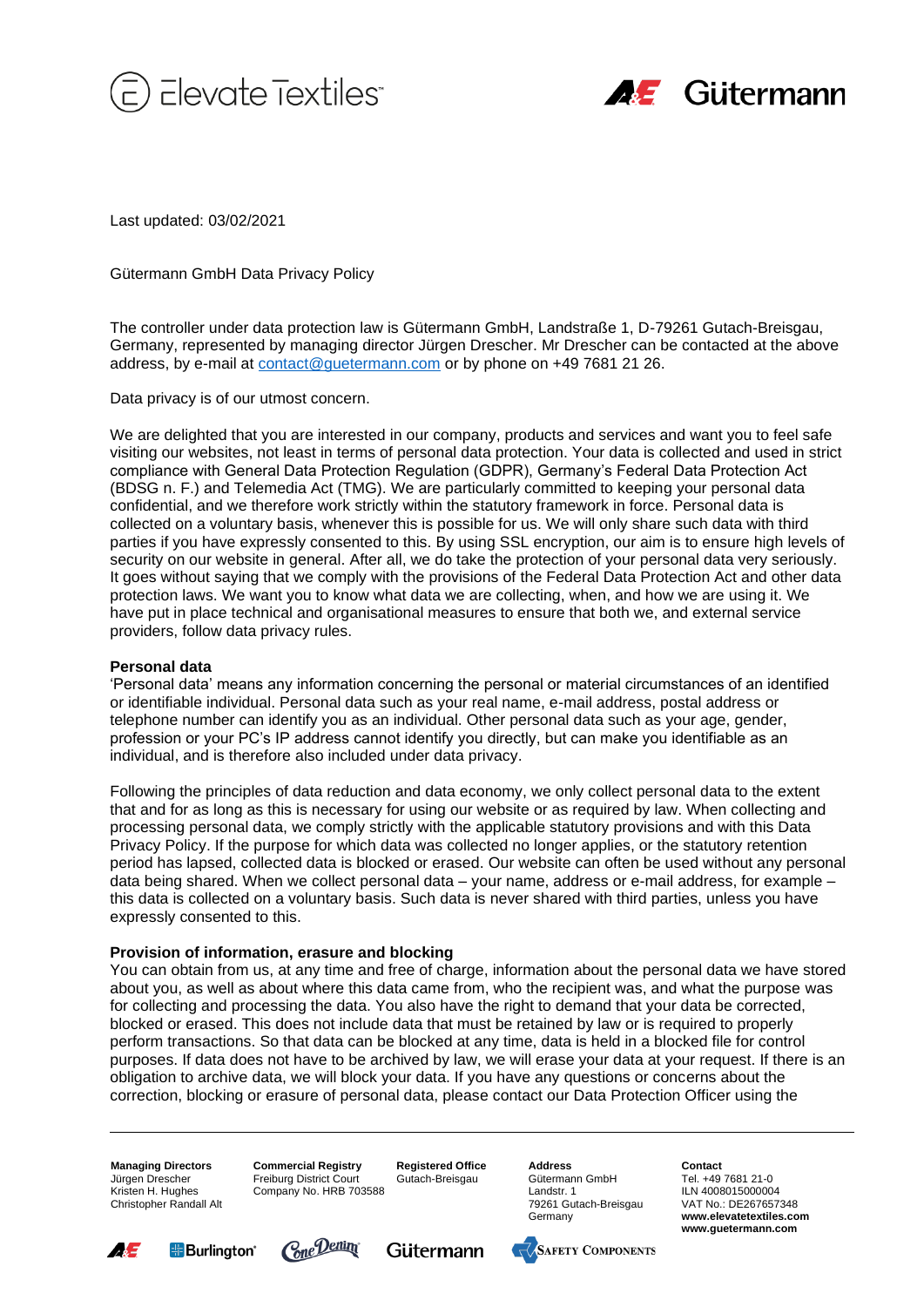



contact details given in this Data Privacy Policy or at the address given in the Legal Notice.

# **Collection of access data in server log files**

In order to provide and display content through our website, certain data has to be recorded for technical purposes. When you access our website, these 'server log files' are recorded by us or the provider of the web space. This information cannot be attributed to you personally. For technical reasons, it is essential for providing and displaying our content. It is also used for statistical purposes and to help us continually improve our website. The information in question consists of the name of the website, the file, today's date, the data volume, the web browser and version thereof, the operating system used, the domain name of your Internet provider, the referrer URL, i.e. the page from which you were referred to our site, and the corresponding IP address. We use this data in order to display and provide our content, and for statistical purposes. The information helps us to provide and continually improve our website. We also reserve the right to review the data mentioned at a later time, in the event that unlawful use of our website is suspected.

### **SSL encryption**

Our website uses SSL encryption. Please note that SSL encryption is activated when you carry out certain activities. It is easy to recognise when encryption is being used: The display in your browser line changes from 'http://' to 'https://'. SSL-encrypted data cannot be read by third parties. Only transmit your confidential information when SSL encryption is activated. If you are in any doubt, please contact us.

### **Cookies**

Cookies are small text files containing data about your IP address, your browser, your operating system and your Internet connection. We do not link this information to personal data and do not share it with third parties. We will never use cookies to install malware or spyware onto your computer. The cookie information stored on our web server is erased two years after it was created, at the very latest.

Your visit to our website will not be tracked until you click on "accept" in the cookie hint. If you do not want your visit to be tracked again, please click on "decline". You will then be redirected to our privacy page. Please deactivate the checkbox there.

The cookies we use are outlined below.

### **Web analytics using Matomo**

We use the open source software Matomo on our website. Matomo stores permanent cookies on your PC, which can be read again when you next visit our website. They support the display of our website and help you to navigate our website. Visits to our website can also be analysed in real-time. You can change the cookie settings at any time, including at a later date, on our website at https://www.guetermann.com/en/data-protection. If you do not provide your consent, no Matomo cookies are stored.

### **Matomo Tag Manager**

On our website we use the Matomo Tag Manager. The Matomo Tag Manager is a solution of the open source software Matomo with which we can manage our website tags via an interface. Matomo Tag Manager is a cookie-less domain that does not collect or store any personal data. The Matomo Tag Manager only provides for the triggering of other tags, which in turn may collect data. Matomo Tag Manager cannot access this data. If you have deactivated your cookies at the domain or cookie level, this deactivation will remain in effect for all tracking tags that have been implemented via Matomo Tag Manager.

**Managing Directors** Jürgen Drescher Kristen H. Hughes Christopher Randall Alt **Commercial Registry** Freiburg District Court Company No. HRB 703588 **Registered Office** Gutach-Breisgau

**Address** Gütermann GmbH Landstr. 1 79261 Gutach-Breisgau Germany







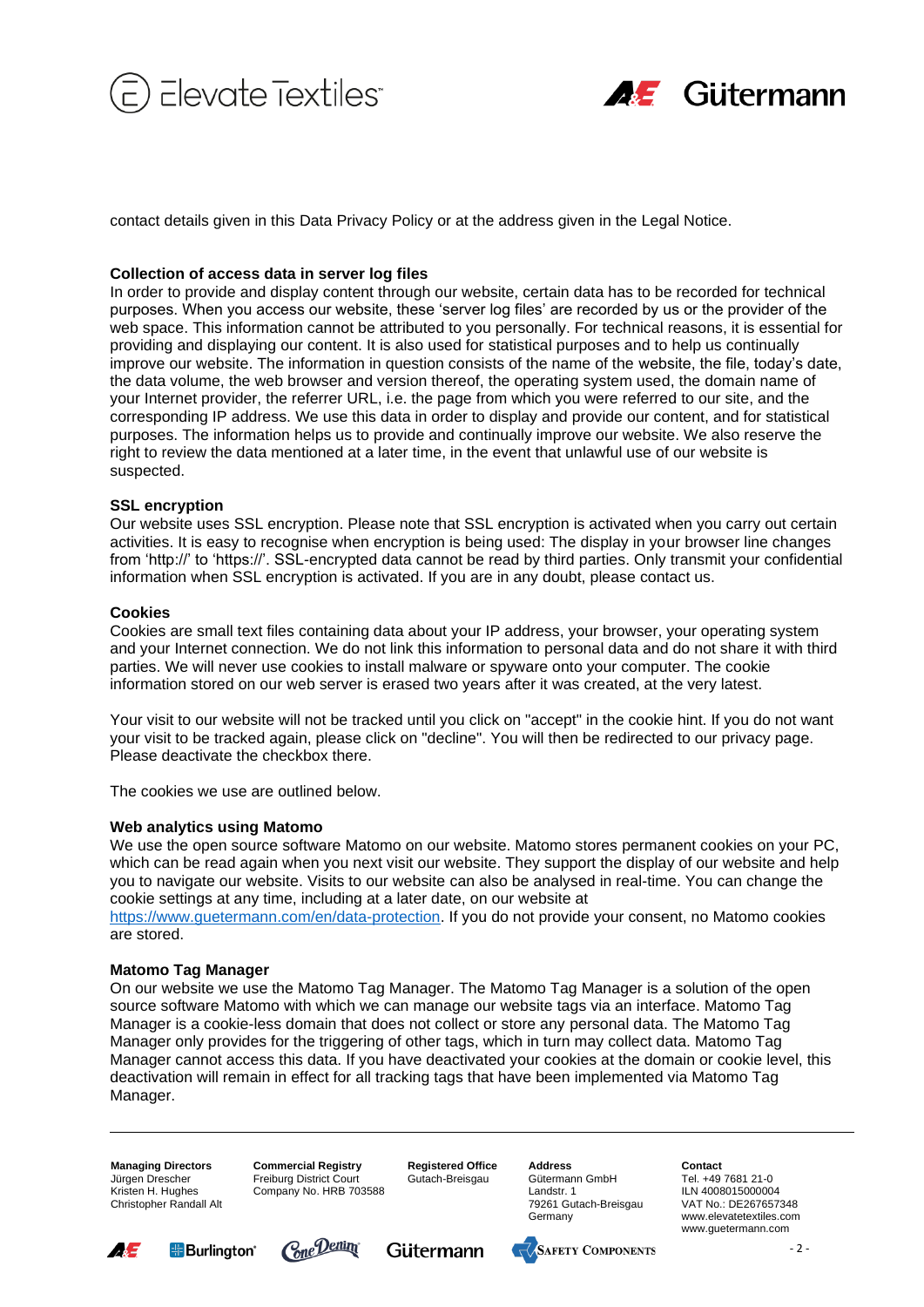



### **Facebook pixels**

On our website we use the remarketing function "Facebook Custom Audience", a tool of Facebook Inc. (1601 S. California Ave, Palo Alto, CA 94304, USA; "Facebook").

The purpose of "Facebook Custom Audience" is to reach Facebook users who have previously visited the website of our guetermann.com, to address them on Facebook with appropriate information about our products and services and possibly also to find new people who resemble our website visitors. This may lead, for example, to you being creatively addressed on Facebook with an advertising material from Gütermann GmbH/Gütermann after you have visited the website.

A Facebook pixel has been implemented on our website for this purpose. When you visit our website, information from this Facebook pixel is transferred to a Facebook cookie on your computer and from there a connection to the Facebook servers is established. The collected data is then indirectly transferred to Facebook via the Facebook cookie on your computer. Responsible for this data processing are Facebook Inc. and Gütermann GmbH.

The Facebook cookie set by Facebook on your computer is neither visible nor changeable by Gütermann GmbH.

### Technical HTTP header data

Information about the web browser, page location, document, URL reference and user agent of the web browser as well as the IP address (which according to Facebook in Germany can only be evaluated at the general country level).

Pixel specific data

Pixel ID and Facebook cookie data are collected, as well as information about which pages you have visited.

### Processing of the collected data

Facebook assigns the above information to your personal Facebook user account. Gütermann GmbH neither stores nor processes this information.

Recognition is possible across websites and, under certain circumstances, across devices by Facebook (but not by Gütermann GmbH), if Facebook can assign different devices to you, for example. Gütermann GmbH can only recognize you indirectly by allowing Gütermann GmbH to address you anonymously as a Facebook user on Facebook.

This assignment is largely made possible by the Facebook cookie. According to Facebook, the information sent from the Facebook pixel to Facebook is currently stored for 180 days, after which time it is encrypted and anonymized. Gütermann GmbH has no influence on this procedure.

Further information from Facebook on the collection, processing and use of your data by Facebook can be found under Internet addresses:

https://de-de.facebook.com/business/help/449542958510885/?helpref=hc\_fnav and https://www.facebook.com/about/privacy/

We cannot take responsibility for the information provided by Facebook.

# Opt-Out link:

<https://www.facebook.com/ads/settings>

**Managing Directors** Jürgen Drescher Kristen H. Hughes Christopher Randall Alt **Commercial Registry** Freiburg District Court Company No. HRB 703588 **Registered Office** Gutach-Breisgau

**Address** Gütermann GmbH Landstr. 1 79261 Gutach-Breisgau Germany







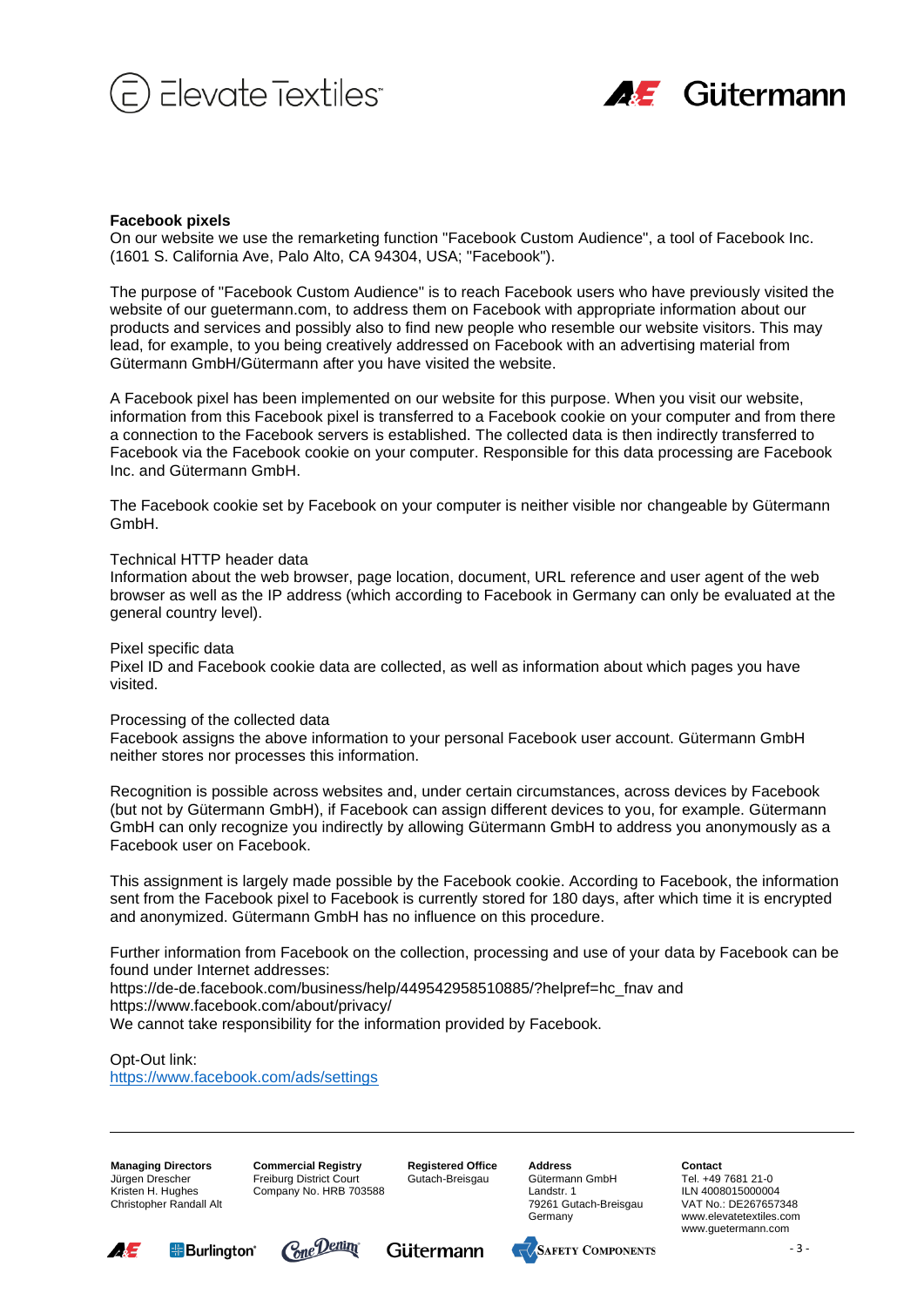



### **Newsletter**

If you subscribe to our newsletter on our website, you expressly consent to the use of your first name, surname and e-mail address exclusively for this purpose. We use the solution Evalanche to send newsletters. For this purpose, your data will be sent to the company

port-neo GmbH Relenbergstr. 80 70174 Stuttgart **Germany** 

Your data will not be sent to any other recipients. You can unsubscribe from the newsletter at any time and withdraw your consent to the processing of your data. To do so, please use the corresponding link at the end of each newsletter.

### **Use of SalesViewer® technology**

Data is collected and stored on this website for marketing, market research and optimisation purposes using SalesViewer® technology from CONCEPTPARTNER® GmbH.

Usage profiles can be created from this data under a pseudonym. To this end, 'tracking scripts' are used for collecting company-related data. The data collected with this technology is not used to identify the website visitor in person and is not combined with any personal data relating to the pseudonymised user. You can opt out of data being collected and stored at any time, with future effect. Please click this link https://www.salesviewer.com/opt-out to prevent SalesViewer® recording data through this website in future. An opt-out cookie will be stored on your device for this website. If you delete your cookies from this browser, you must click the link again. For further information on SalesViewer® technology, visit [https://www.salesviewer.com/.](https://www.salesviewer.com/)

# **Cookie Consent**

This open source cookie from Silktide Ltd. alerts users about the use of cookies on the website. It displays data protection notices and controls the website in accordance with the options you have set. For further information, visit [https://cookieconsent.insites.com/.](https://cookieconsent.insites.com/)

# **Google Maps**

This website uses Google Maps to display interactive maps and to provide directions. Google Maps is a map service of Google Inc., 1600 Amphitheatre Parkway, Mountain View, California 94043, USA. By using Google Maps, information about your use of the website, including your IP address and the (start) address entered in the route planner function, can be transmitted to Google in the USA. If you access one of our pages that contains Google Maps, your browser will create a direct connection to the Google servers. The map content is transmitted by Google directly to your browser, which integrates the content into the website. We therefore have no influence on the extent of the data collected by Google in this way. According to our present knowledge, the following data is collected at the very least:

the date and time of the visit to the website in question, the Internet address or URL of the website accessed, your IP address, the (start) address entered in the route planner function.

We have no influence on any further processing or use of the data by Google and therefore cannot assume any responsibility in this respect.

If you do not want Google to collect, process or use data about you through our website, you can

**Managing Directors** Jürgen Drescher Kristen H. Hughes Christopher Randall Alt **Commercial Registry** Freiburg District Court Company No. HRB 703588 **Registered Office** Gutach-Breisgau

**Address** Gütermann GmbH Landstr. 1 79261 Gutach-Breisgau Germany









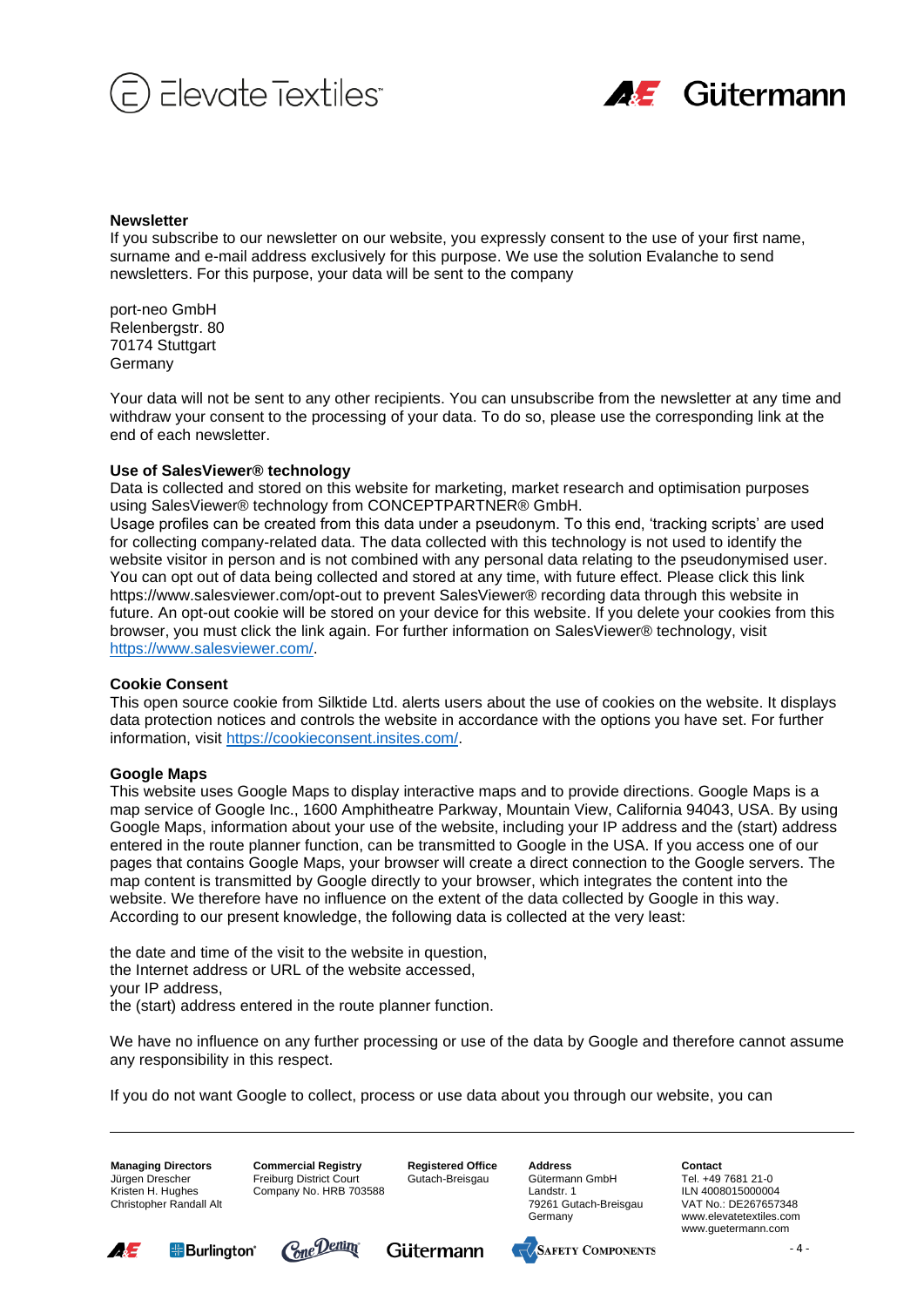



deactivate JavaScript in your browser settings. However, you cannot use the map display if you do so.

For further details on the purpose and extent of data collection, further processing and use of the data by Google as well as your rights and setting options in this respect, please see Google's privacy policies.

By using this website, you consent to the data collected about you by Google Maps Route Planner being processed in the manner outlined above and for the above-mentioned purpose.

### **Social media services**

We give you the opportunity to recommend and discuss content in selected social media services. For this purpose, corresponding links are provided by the operators of these platforms. These links are not executed automatically, but are only activated by clicking.

The data privacy practices of these platforms are beyond our control. Please see

[Twitter privacy policy](http://twitter.com/privacy) [Facebook privacy policy](https://www.facebook.com/privacy/explanation) [Instagram privacy policy](https://www.facebook.com/privacy/explanation) [LinkedIn privacy policy](https://www.linkedin.com/legal/privacy-policy) [Xing privacy policy](https://www.xing.com/privacy) [Pinterest privacy policy](https://policy.pinterest.com/en/privacy-policy) [Youtube privacy pollicy](https://policies.google.com/privacy?hl=en)

for details of the privacy practices of each platform.

### **Ability to contact us through the website**

In keeping with statutory requirements, the Gütermann GmbH website provides contact details, enabling you to communicate with us directly, quickly and electronically. This includes a general e-mail address. If a data subject contacts the controller through a contact form, an e-mail is sent to [contact@guetermann.com.](mailto:contact@guetermann.com) These e-mails are forwarded by our marketing staff to the relevant department. To provide you with the best possible customer care, your personal data is processed and used by the regional A&E Gütermann companies in order to deal with your enquiry. If your data needs to be stored so that your request can be dealt with, you will be informed of this.

This data is not stored on the web server. Depending on the nature of your request, the data you provide will be stored on Gütermann systems if this is necessary to deal with your request. Please note that data transmitted online is not always secure. Particularly when communicating by e-mail, data protection cannot be guaranteed.

### **Data protection for applications and in the application process**

The controller collects and processes the personal data of applicants for the purpose of performing the application process. Data can also be processed electronically. This is particularly the case if an applicant transmits relevant application documents electronically by e-mail to the controller. If the controller enters into a contract of employment with an applicant, the data transmitted is stored for the purpose of performing the employment relationship and in compliance with statutory provisions. If the controller does not enter into a contract of employment with the applicant, the application documents are automatically erased two months after the rejection decision has been made known, unless other legitimate interests of the controller prevent such erasure. For the purposes of this policy, 'other legitimate interests' means, for example, to satisfy the burden of proof under General Equal Treatment Act (AGG) proceedings.

**Managing Directors** Jürgen Drescher Kristen H. Hughes Christopher Randall Alt **Commercial Registry** Freiburg District Court Company No. HRB 703588 **Registered Office** Gutach-Breisgau

**Address** Gütermann GmbH Landstr. 1 79261 Gutach-Breisgau Germany